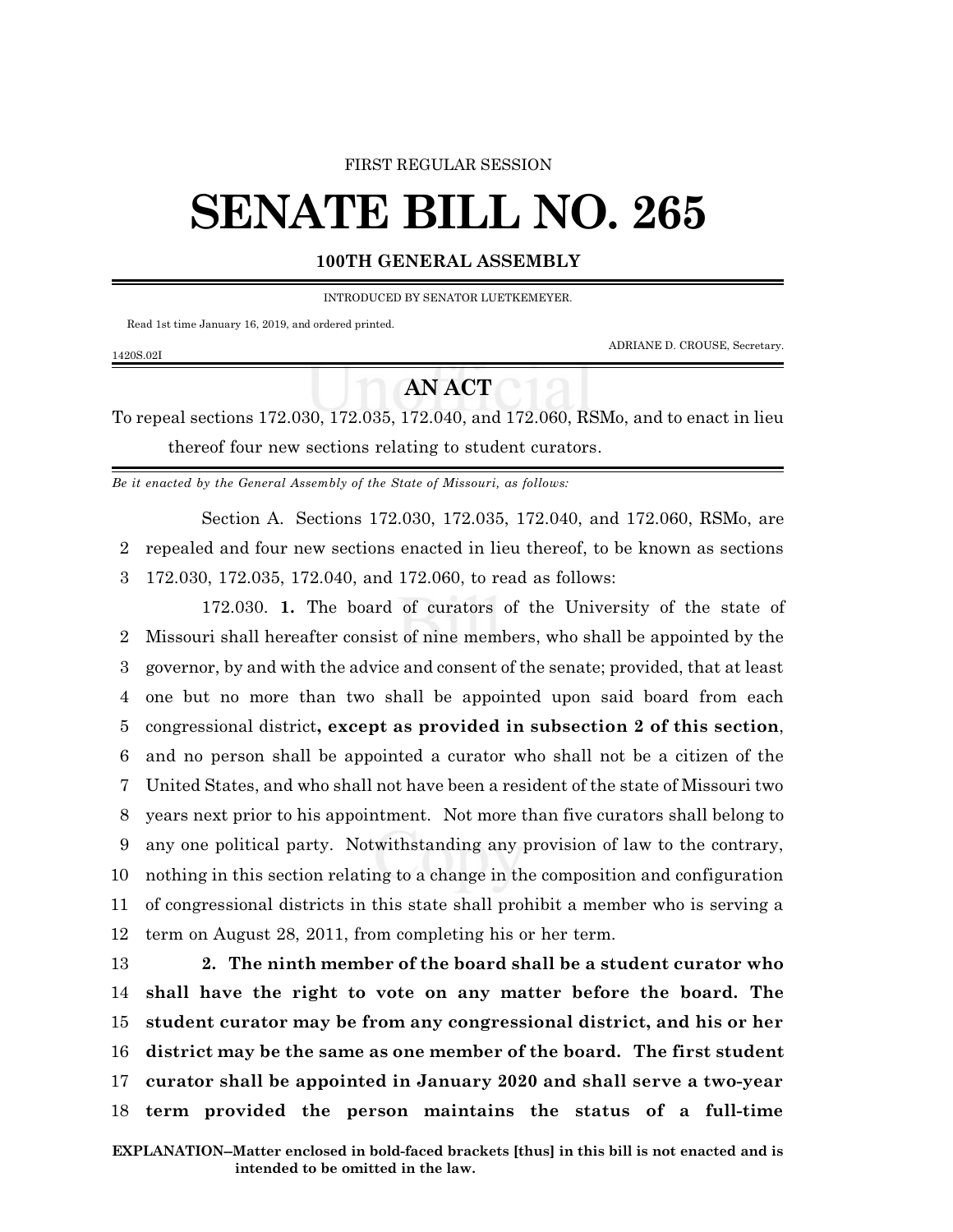**student. The student curator appointed under this subsection shall replace the nonvoting student representative appointed under section 172.035; however, such student curator shall be appointed in the manner prescribed in section 172.035, and he or she shall meet all other requirements of section 172.035.**

172.035. 1. **Beginning in January 2020,** the governor shall, by and with the advice and consent of the senate, appoint a student **[**representative**] curator** to the board of curators of the University of Missouri, who shall attend all meetings and participate in all deliberations of the board. **[**Such student representative shall not have the right to vote on any matter before the board**] The student representative serving on August 28, 2019, under section 172.030 shall remain in such position until a student curator is appointed, provided such student representative continues to meet the requirements of this section**.

 2. Such student **[**representative**] curator** shall be a full-time student at the university as defined by the board, selected from a panel of three names submitted to the governor by the student government presidents of the campuses of the university, a citizen of the United States, and a resident of the state of Missouri. No person may be appointed who is not actually enrolled during the term of such person's appointment as a student at the University of Missouri.

 3. The term of the student **[**representative**] curator** shall be two years**[**, except that the person first appointed shall serve until January 1, 1986**]**.

 4. If a vacancy occurs for any reason in the position of student **[**representative**] curator**, the governor shall appoint a replacement who meets the qualifications set forth in subsection 2 of this section and who shall serve until the student **[**representative's**] curator's** successor is appointed and qualified.

 5. If the student **[**representative**] curator** ceases to be a student at the University of Missouri, or a resident of the state of Missouri, or fails to follow the board's attendance policy, the student **[**representative's**] curator's** position shall at once become vacant, unless such absence is caused by sickness or some accident preventing such **[**representative's**] curator's** arrival at the time and place appointed for the meeting.

 6. The student **[**representative**] curator** shall receive the same reimbursement for expenses as other members of the board of curators receive pursuant to section 172.040.